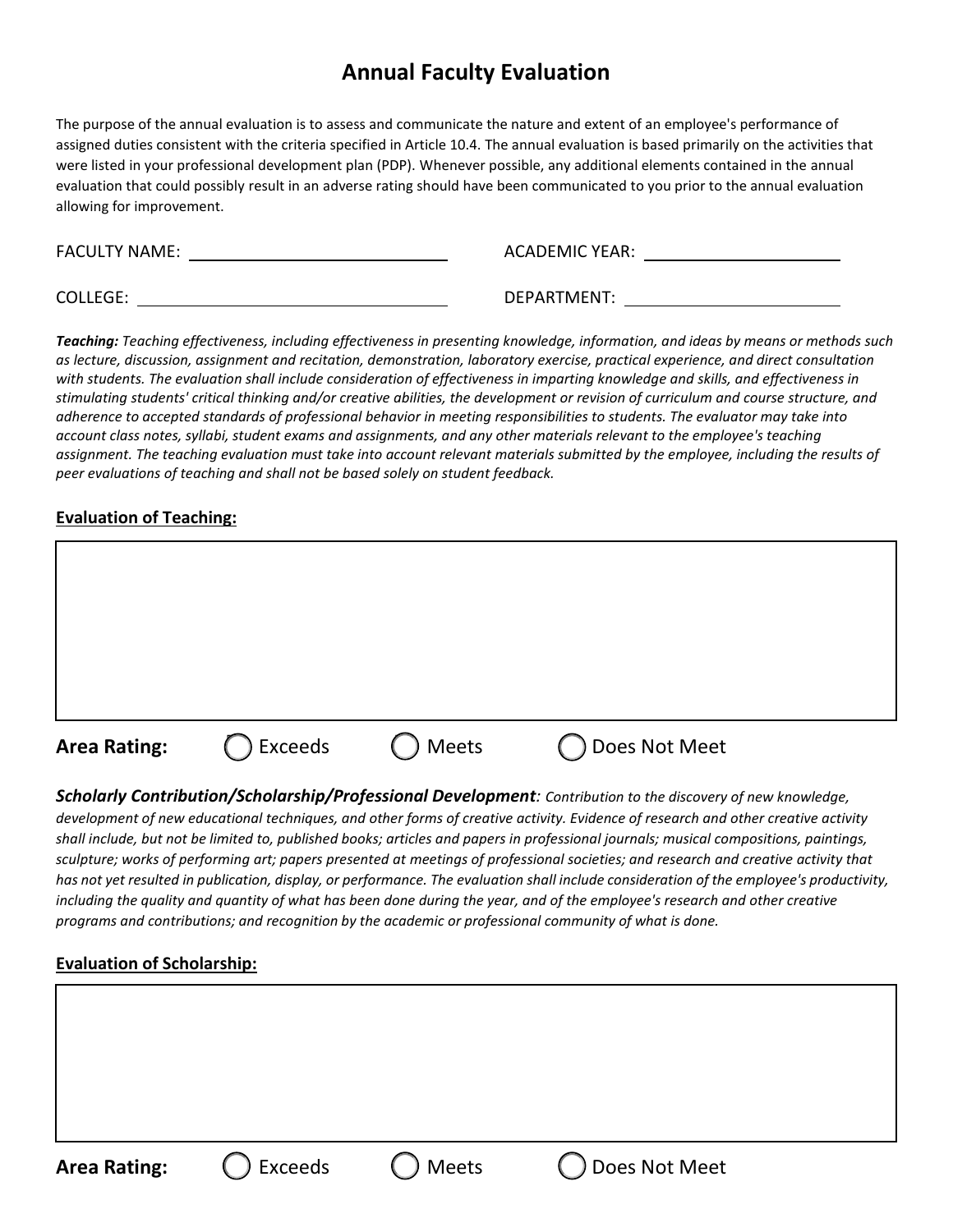*Service: Public service that extends professional or discipline-related contributions to the community; the State, including publicschools; and the national and international community. This public service includes contributions to scholarly and professional organizations and governmental boards, agencies, and commissions that are beneficial to such groups and individuals. Participation in the governance processes of the institution through significant service on committees, councils, and senates, beyond that associated with the expected responsibility to participate in the governance of the institution through participation in regulardepartmental or college meetings.*

### **Evaluation of Service:**

| <b>Area Rating:</b> | Exceeds | $\bigcup$ Meets | ◯ Does Not Meet |  |
|---------------------|---------|-----------------|-----------------|--|

*Other Duties: Other assigned university duties such as advising, supervision of interns, and academic administration, or as described in a Position Description, if any, of the position held by the employee.*

#### **Evaluation of Other Duties:**

| <b>Area Rating:</b>                       | Exceeds                     | Meets | Does Not Meet                 |  |
|-------------------------------------------|-----------------------------|-------|-------------------------------|--|
| <b>Overall Annual Evaluation Summary:</b> |                             |       |                               |  |
|                                           |                             |       |                               |  |
|                                           |                             |       |                               |  |
|                                           |                             |       |                               |  |
|                                           |                             |       |                               |  |
| <b>Overall Rating:</b>                    | <b>Overall Satisfactory</b> |       | <b>Overall Unsatisfactory</b> |  |